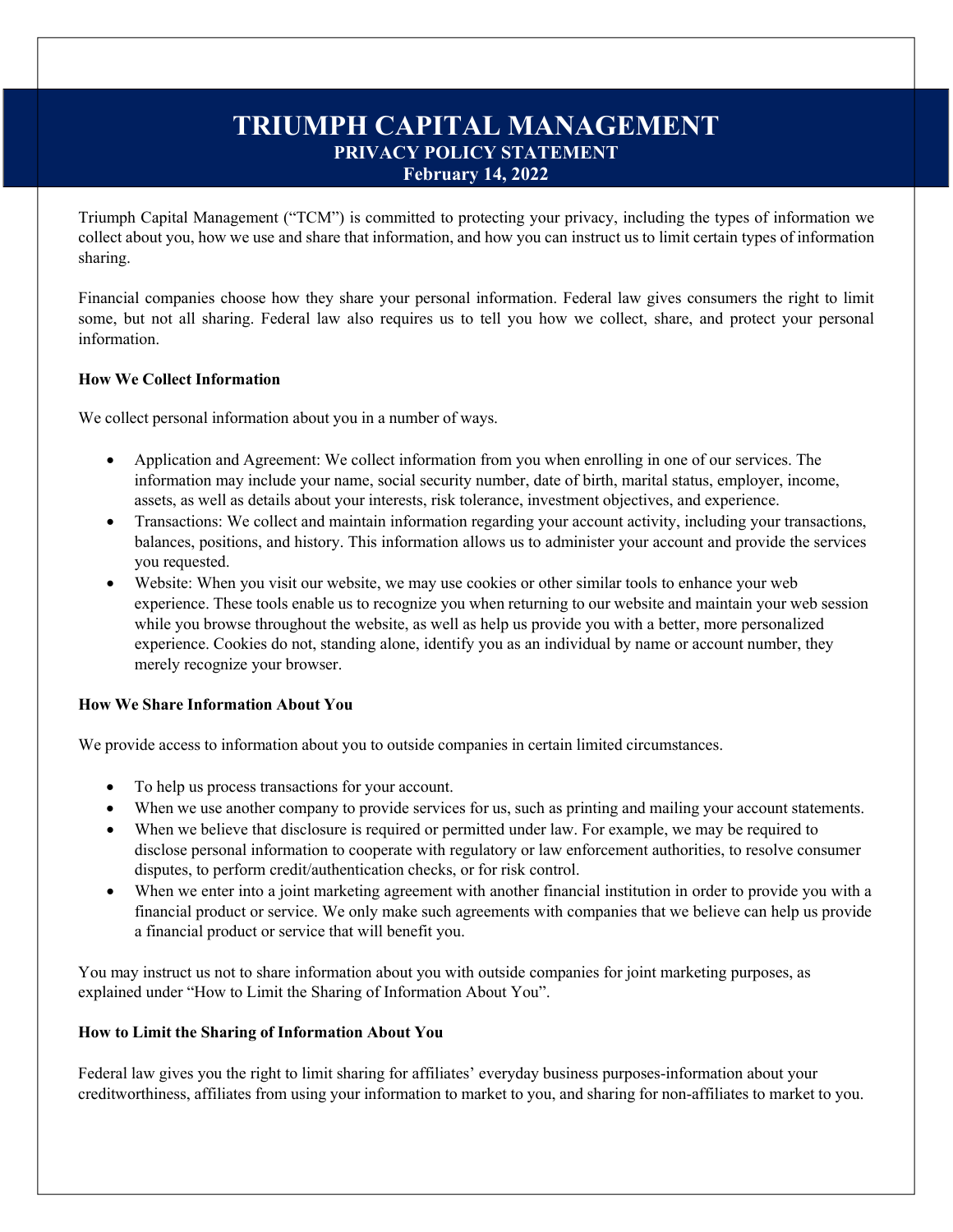State laws and individual companies may give you additional rights to limit sharing. We will comply with state laws that apply to the disclosure or use of information about you.

If you prefer, you may choose to limit the information we share about you with our affiliates and outside companies. Specifically, you may instruct us:

- Not to share with our affiliates' consumer reports and other personal information about you that may be used to determine your eligibility for credit (for example, information about your income, profession, or employment status).
- Not to allow our affiliates to market their financial products or services to you based on information they receive from us about your eligibility for credit or your transactions and experience with us.
- Not to share personal information about you with an outside company for joint marketing purposes.

You may exercise this choice by calling us at: 877-652-8607 or by writing us at: [info@TriumphCapitalManagement.com](mailto:info@TriumphCapitalManagement.com)

You may make your privacy choice at any time and it will remain in effect until you change it. Your choice will be applied to you as an individual and will automatically extend to all of your accounts with us.

## **Protecting Your Personal Information**

To protect your personal information from unauthorized access and use, we use security measures that comply with federal law. These measures include computer safeguards, using secured files, and physical security/surveillance.

We take precautions to ensure the information we collect about you is protected and accessed only by authorized individuals and organizations. Our employees are trained on our privacy policy and are required to safeguard your personal information.

Outside companies we use to provide support services are not allowed to use information about our clients for their own purposes and are obligated to maintain strict confidentiality.

## **Identity Theft**

Identity theft occurs when someone uses your personal information such as your name, social security number, credit card number or other identifying information, without your permission to commit fraud or other crimes. Identity theft is a serious concern to all of us. Safeguarding information to help protect you from identity theft is our priority.

You can also help protect your identity and accounts. Here are a few safety tips to remember:

- TCM will never request your account number, login password, or social security number in a non-secure or unsolicited email communication.
- If you receive an email that warns you, with little or no notice, that an account of yours will be shut down unless you reconfirm your billing information, do not reply or click the link in the email.
- When you enter account or personal information on a website, ensure that it is over a secure connection.
- Shred documents that contain personal information after use.
- Check your credit report regularly for unauthorized activity and protect your personal identification numbers and personal data.

If you have been a victim of identity theft, please contact the fraud departments of each of the three major credit bureaus and please let TCM know immediately.